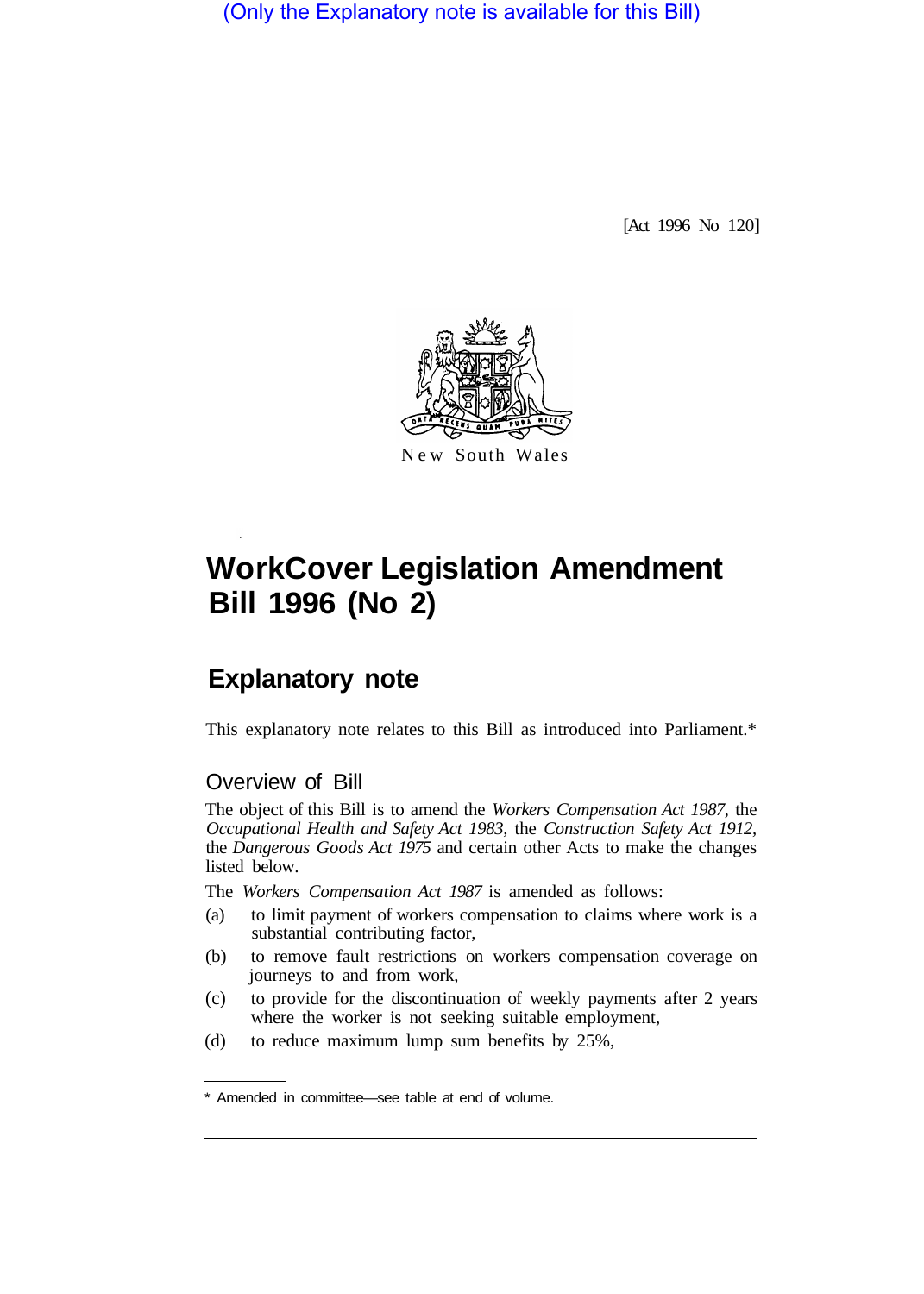Explanatory note

- $(e)$ to exclude pre-existing disabilities from the assessment of lump sum compensation for permanent injuries (by extending an existing provision that currently applies only to back, neck and pelvis injury),
- to establish new arrangements for conciliation of disputes about  $(f)$ Compensation, including arrangements for compulsory conciliation before court proceedings can be commenced,
- to provide that the reports and certificates of medical panels are prima  $(g)$ facie evidence as to the worker's condition and to impose limitations on the admission of other evidence about a worker's condition where a medical panel report or certificate has been admitted,
- to authorise the making of regulations to regulate advertising of  $(h)$ services provided by lawyers and agents in relation to workers compensation claims,
- $(i)$ to change the workers compensation claims excess payable by the employer from \$500 to 2 weeks compensation,
- to authorise court rules and regulations about disclosure of medical  $(i)$ evidence to include provision to exclude medical evidence not disclosed in accordance with the rules or regulations,
- $(k)$ to transfer to the Public Trustee certain functions of the WorkCover Authority concerning administration of compensation payments made in respect of deceased workers,
- $(1)$ to make minor amendments to procedural matters affecting the making of a claim,
- to include as deemed workers covered by the Act participants in  $(m)$ workplace based training schemes prescribed by the regulations,
- $(n)$ to increase the penalty for a failure to keep a register of workplace injuries as required by the Act,
- to provide for the banning of cost recovery by legal practitioners who  $(0)$ are directors of or who have a financial interest in a compensation claims agent who has persistently engaged in prohibited claims touting activities, and to make other minor and clarifying amendments to claims touting provisions,
- to make general insurers and insurance brokers liable for misleading  $(p)$ representations that induce employers to believe that comprehensive business insurance packages include or do not require workers compensation insurance,

Explanatory note page 2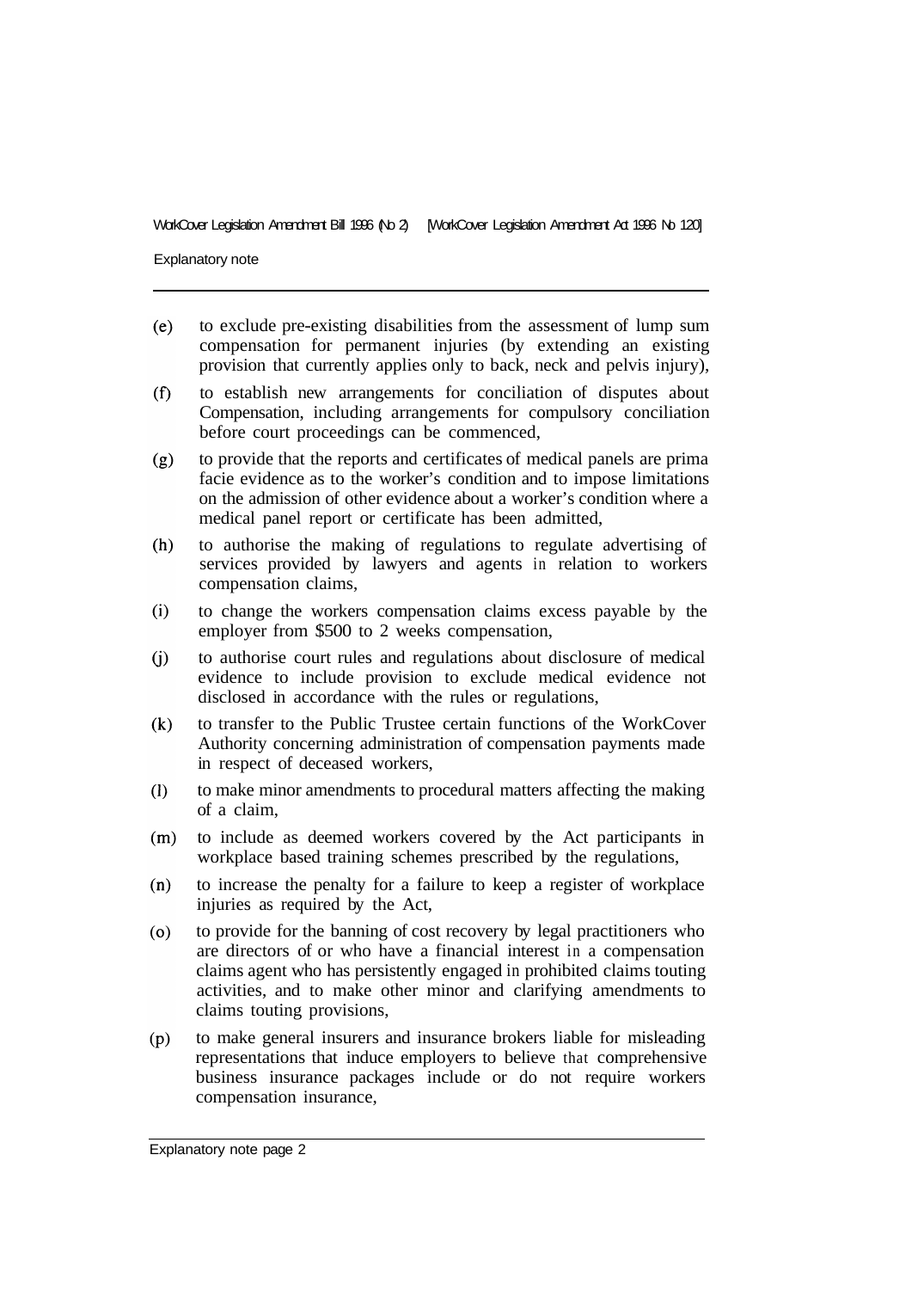Explanatory note

- (q) to enable rules of the Compensation Court or the regulations to require an application commencing proceedings in the Compensation Court to be accompanied by evidence that certain requirements imposed by various provisions of the Act as to when proceedings can be commenced have been complied with,
- (r) to bring the provision of the Act that sets the rate of interest to be paid on common law workers compensation damages into line with the equivalent provision of the *Motor Accidents Act 1988,*
- (s) to disapply for the period between 78 weeks after injury and the payment of compensation for 104 weeks provisions of the Act applying in relation to coal miners that limit the rates of weekly payments of compensation for incapacity for work to the rates applicable under the former Act (before the commencement of the current Act),
- (t) to insert a regulation-making power to enable any of the amendments to be made by this Bill to be modified or disapplied in their application to coal miners,
- (u) to repeal a provision that imposes 5% further thresholds on hearing loss claims (in addition to the initial 6% loss threshold),
- (v) to make minor miscellaneous and clarifying amendments to certain provisions,
- (w) to make consequential amendments including to enact savings and transitional provisions.

Amendments to other Acts:

- (a) the *Compensation Court Act 1984* is amended to require consultation with employer and employee organisations on the appointment of medical referees for the purposes of the *Workers Compensation Act 1987,*
- (b) the *Construction Safety Act 1912* is amended to authorise the suspension of a powderman's certificate of competency on the ground of a person's history of violence or threats of violence, and to authorise the refusal of such a certificate on that ground or on the ground of there being an apprehended violence order in force against the person,
- (c) the *Dangerous Goods Act 1975* is amended to authorise the refusal or suspension of various explosives licences and permits on the ground of a person's history of violence or threats of violence or the existence of an apprehended violence order against the person,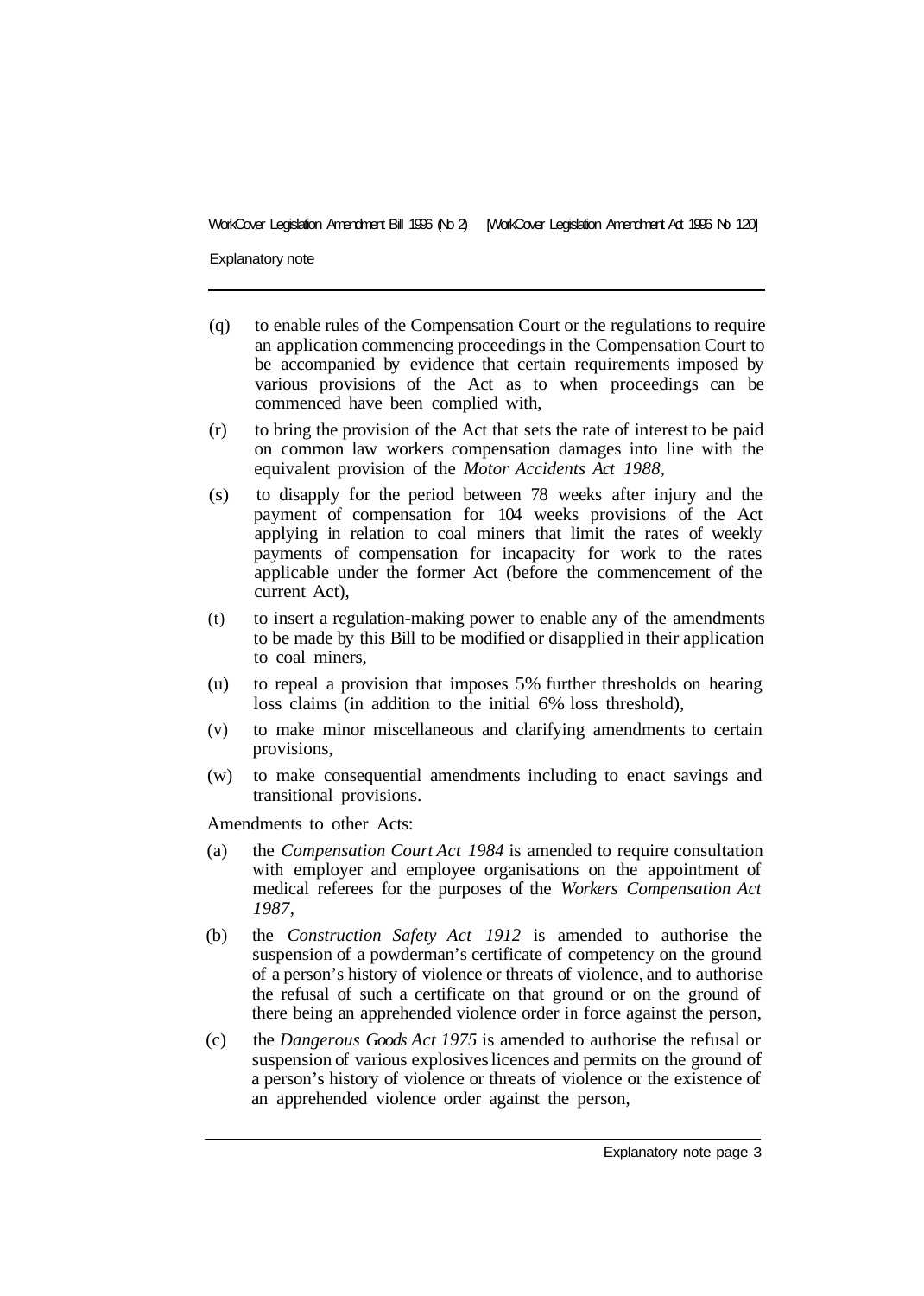Explanatory note

- $(d)$ the *Industrial Relations Act 1996* is amended to provide a right of appeal to a Full Bench of the Industrial Relations Commission against the acquittal of a person for an alleged offence against occupational health and safety legislation,
- $(e)$ the *Occupational Health and Safety Act 1983* is amended as follows:
	- to give inspectors under that Act power to require persons to provide information, documents and evidence about contraventions of the Act and certain related Acts,
	- to change the requirements under that Act that prevent places and things involved in a dangerous workplace occurrence being moved or interfered with until midnight on the first working day after the day on which the occurrence was notified, so that the requirements will apply only until midnight on the next day (whether or not that day is a working day),
	- to remove the automatic stay that applies to a prohibition notice issued under that Act (a notice prohibiting activities that carry an immediate risk to health or safety) when a review of the notice is applied for and instead provide for an application for a stay to be made to an Industrial Magistrate,
- $(f)$ the *WorkCover Administration Act 1989* is amended to provide for the payment out of the WorkCover Authority Fund of the costs associated with conciliation officers under the *Workers Compensation Act 1987,*
- the *WorkCover Legislation Amendment Act 1995* is amended to delete  $(g)$ the following uncommenced amendments:
	- an amendment to the *Workers Compensation Act 1987* that would impose a 3-year limit on weekly payments of workers compensation on stress claims,
	- an amendment to the *Workers Compensation Act 1987* that would entitle a party to a conciliation conference to legal representation,
	- an amendment to the *Workers Compensation Act 1987* that would enable an employer to require the employer's workers compensation insurer to defend a workers compensation claim made against the employer,
	- an amendment to the *Compensation Court Act 1984* that will be overtaken by the amendments to that Act referred to above,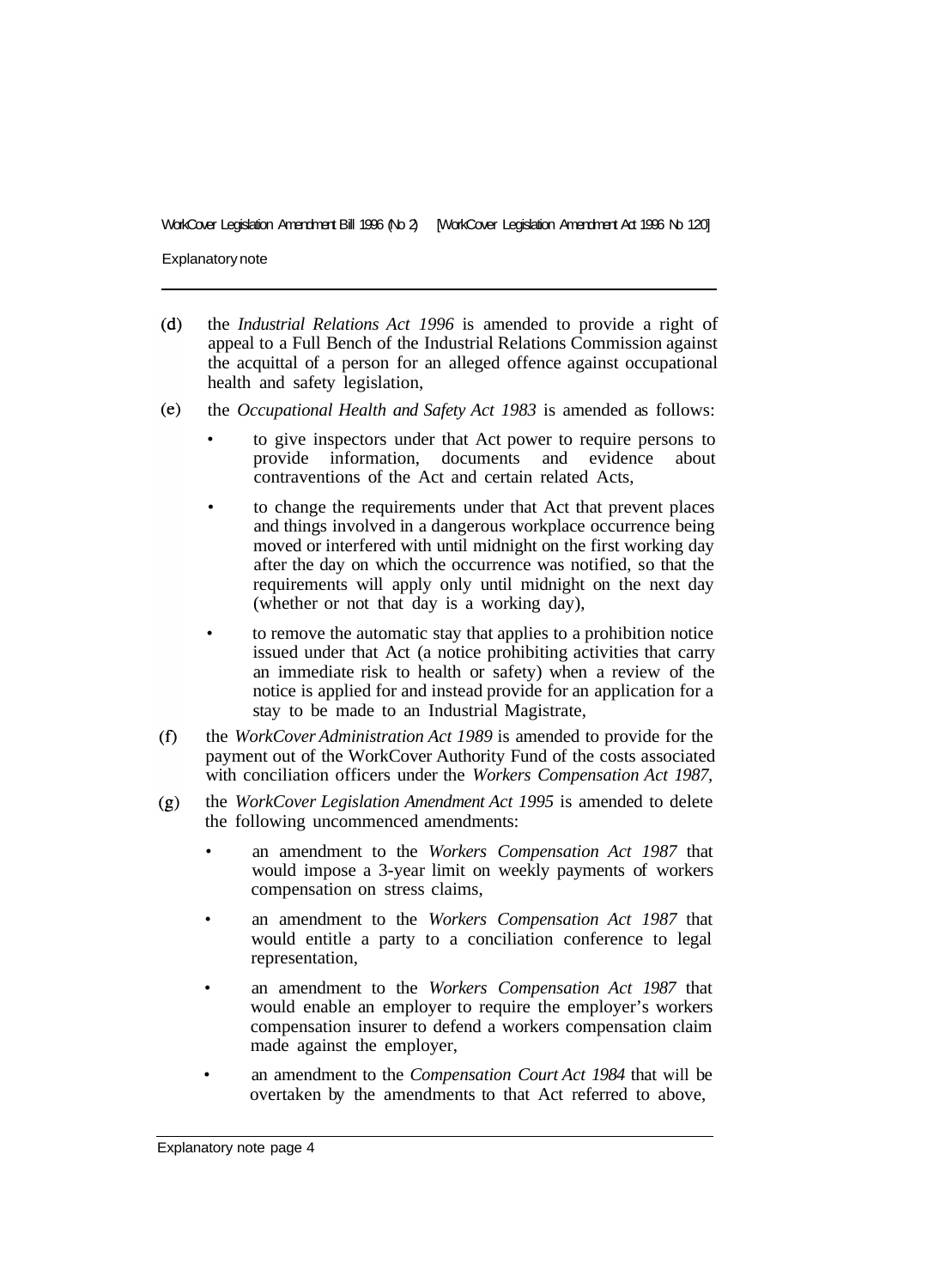Explanatory note

- (h) the *Workers Compensation (Bush Fire, Emergency and Rescue Services) Act 1987* is amended to provide for the payment of workers compensation to emergency service workers and rescue association workers for damage, destruction or loss of personal property on their person, and vehicles, equipment and things in their possession while carrying out an authorised activity, and personal property and vehicles while on a journey to or from an authorised activity,
- (i) the *Workers' Compensation (Dust Diseases) Act 1942* is amended to close the Dust Diseases Reserve Fund under that Act.

## Outline of provisions

**Clause 1** sets out the name (also called the short title) of the proposed Act.

**Clause 2** provides that the proposed Act will commence on a day or days to be appointed by proclamation.

**Clause 3** is a formal provision that gives effect to the Schedule of amendments to the *Workers Compensation Act 1987.* 

**Clause 4** is a formal provision that gives effect to the Schedule of amendments to other Acts.

## **Schedule 1 Amendment of Workers Compensation Act 1987**

#### **New conciliation arrangements**

**Schedule 1.1** makes amendments that provide new concilation arrangements for the conciliation of disputes involving lump sum workers compensation, weekly payments of compensation and compensation for hospital, medical and other expenses. The new provisions apply to claims made after the commencement of the amendments, subject to the regulations which can change which claims the new provisions apply to and subject in the case of hospital, medical and other expenses to the phasing in of the new arrangements by regulation. The existing conciliation provisions of the Act continue to apply to claims pending at the commencement of the new provisions. Some features of the new conciliation scheme are as follows:

The main feature of the new scheme is that court proceedings will not be able to be commenced until a dispute has been referred for conciliation. The dispute will then be screened for conciliation purposes and can be fast-tracked to the Compensation Court. A worker will not be able to refer a dispute for conciliation until a certain period has elapsed after the making of the claim (to allow a reasonable time for the assessment of the claim) unless the worker is notified that the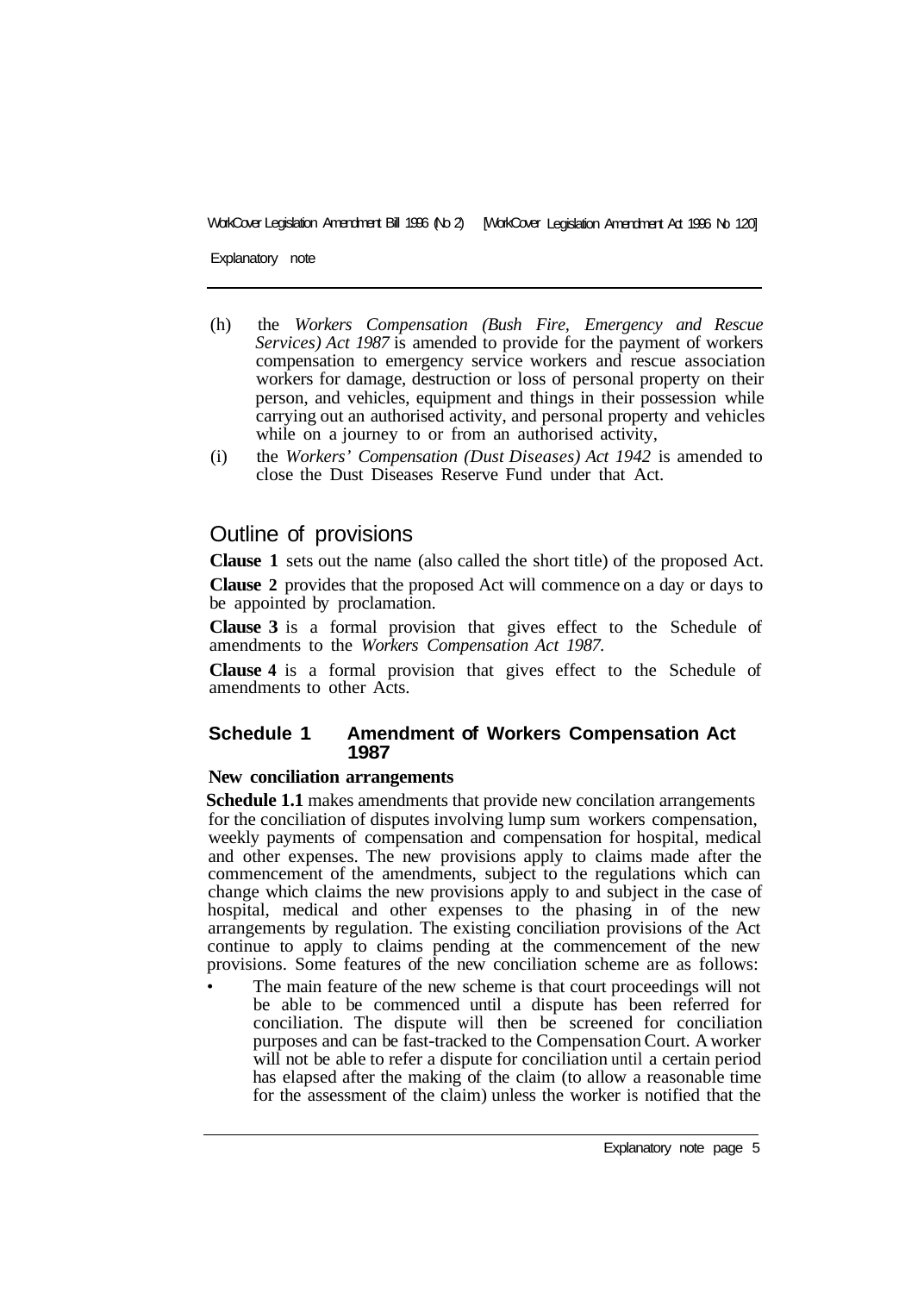Explanatory note

claim is disputed. The current arrangements for weekly Compensation (under section 102, 103A and 106D) put the onus on the employer/ insurer to refer disputes about weekly payments of compensation to conciliation. The current provisions for lump sum compensation (under section 106E) do not require a dispute to go to conciliation before court proceedings can be commenced and instead provide for a delay of 12 weeks after the claim is made or (in some cases) until a medical panel reports on the matter. The current provisions for hospital, medical and other expenses compensation requires only that a dispute has arisen about the compensation before court Proceedings can be commenced.

- Provsision is made for the appointment of new conciliation officers from the Department of Industrial Relations (currently conciliation officers are appointed from the WorkCover Authority), and a Principal Conciliator to have (with respect to new claims) the role of the Senior Conciliation Officer.
- Different provisions will apply to legal representation before conciliation officers (so that there will be a right to representation by a legal practitioner or agent at conciliation conferences).

A number of ancillary amendments are made to increase the effectiveness of conciliation arrangements, including an amendment to section **119** to require the court to have particular regard to an unreasonable failure to participate in conciliation in assessing costs penalties.

## **Employment required to be substantial Contributing factor**

**Schedule 1.2** makes amendments to limit the payment of compensation under the Act to those situations where employment is a substantial contributing factor to the injury concerned. At present there is no requirement that employment be a contributing factor to an injury, only that the injury should have arisen out of or in the course of employment. In the case of an injury consisting of a disease or the aggravation, acceleration, exacerbation or deterioration of a disease, there is currently a requirement that employment. be a contributing factor (but not a substantial contributing factor). The new requirement will not apply to injuries covered by existing special provisions for journey claims, recess claims and claims by trade union representatives. A list of examples of matters to be taken into account for the purpose of determining whether employment is a substantial contributing factor is inserted. Consequential amendments are made to a section dealing with psychological injuries that currently requires employment to be a substantial cause of such an injury before compensation is payable and to various other provisions.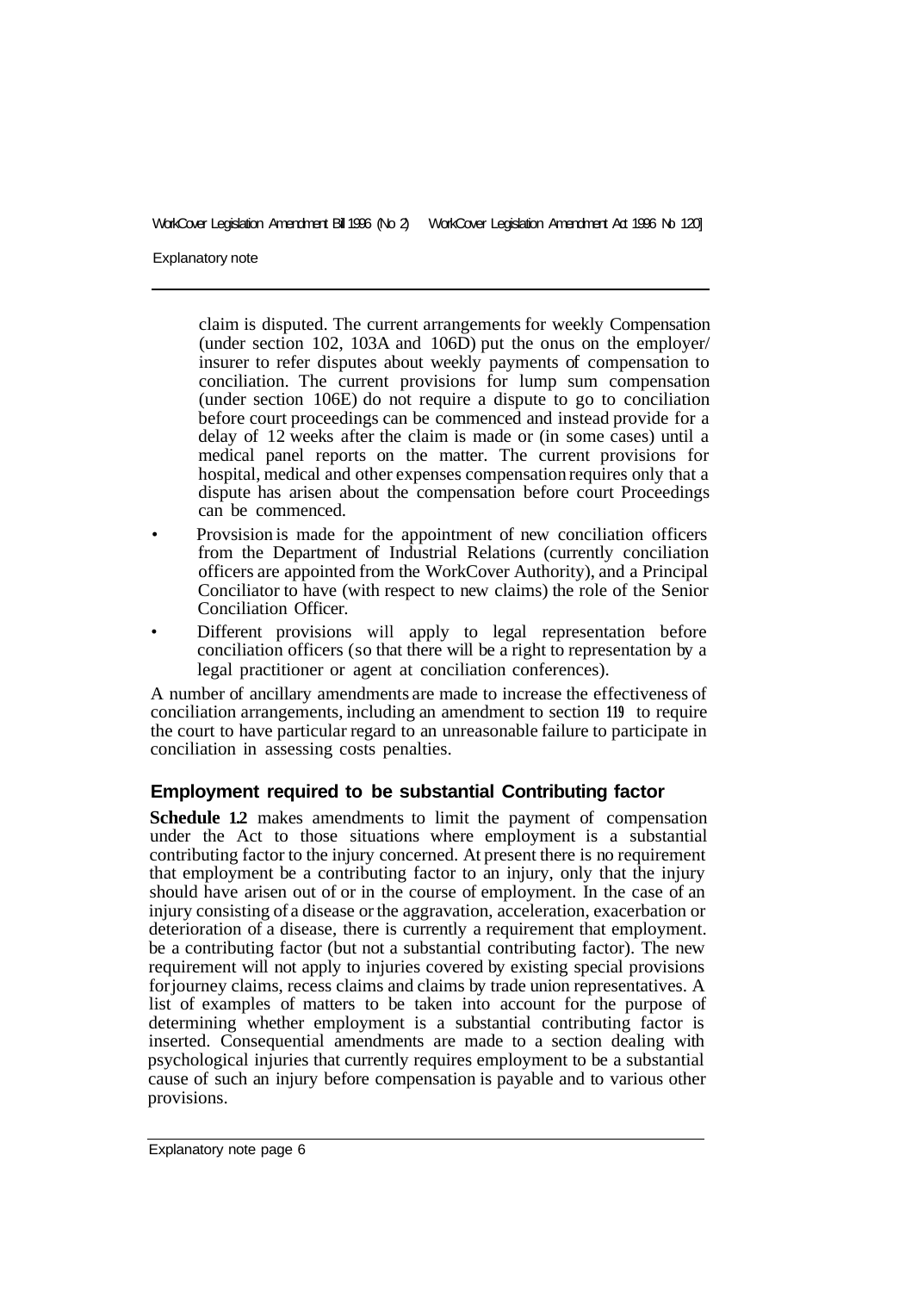Explanatory note

## **Journey claims**

**Schedule 1.3** makes amendments to the provisions that entitles a worker to compensation if the worker is injured on a journey to or from work so as to remove the exception that disentitles a worker to compensation if the injury is due to the fault of the worker and replace it with an exception that disentitles a worker to compensation if the injury is attributable to the serious and wilful misconduct of the worker. The new exception differs from a similar existing exception in section 14 that will continue to apply in all cases (not just journey injuries). The section 14 exception is more difficult to establish because it requires proof that the injury is solely attributable to the serious and wilful misconduct of the worker and does not apply where death or serious and permanent disablement results.

#### **Reduction in maximum lump sum compensation amounts**

**Schedule 1.4** makes amendments that will reduce by approximately 25% the maximum lump sum benefits payable under the Act for permanent injuries and consequent pain and suffering. Under the amendments, the maximum amount payable for permanent injury will be reduced from \$132,300 to \$100,000, the maximum amount payable for 2 or more permanent injuries will be reduced from \$160,950 to \$121,000 and the maximum amount payable for pain and suffering resulting from a permanent injury will be reduced from \$66,200 to \$50,000.

## **Discontinuation of weekly payments after 2 years**

**Schedule 1.5** makes amendments to provide that weekly payments of compensation for partial incapacity or temporary permanent incapacity for work are to cease after 104 weeks of payments if the worker is not seeking suitable employment or not taking other reasonable return-to-work steps. The provision will require the worker to be given at least 12 weeks notice of proposed discontinuation of payments and to be told of the action necessary to prevent discontinuation.

#### **Deduction for previous injuries and pre-existing conditions and abnormalities**

**Schedule 1.6** contains amendments to broaden the application of a provision introduced in 1995 that requires lump sum compensation payment for permanent loss to be reduced by the proportion of the loss that is attributable to previous injuries or pre-existing conditions or abnormalities. The provision currently applies only to permanent impairment of the back, neck or pelvis. The amendment will expand the provision so that it applies to all injuries for which lump sum compensation is payable. The result will be that the employer will only be liable for the part of a worker's permanent disability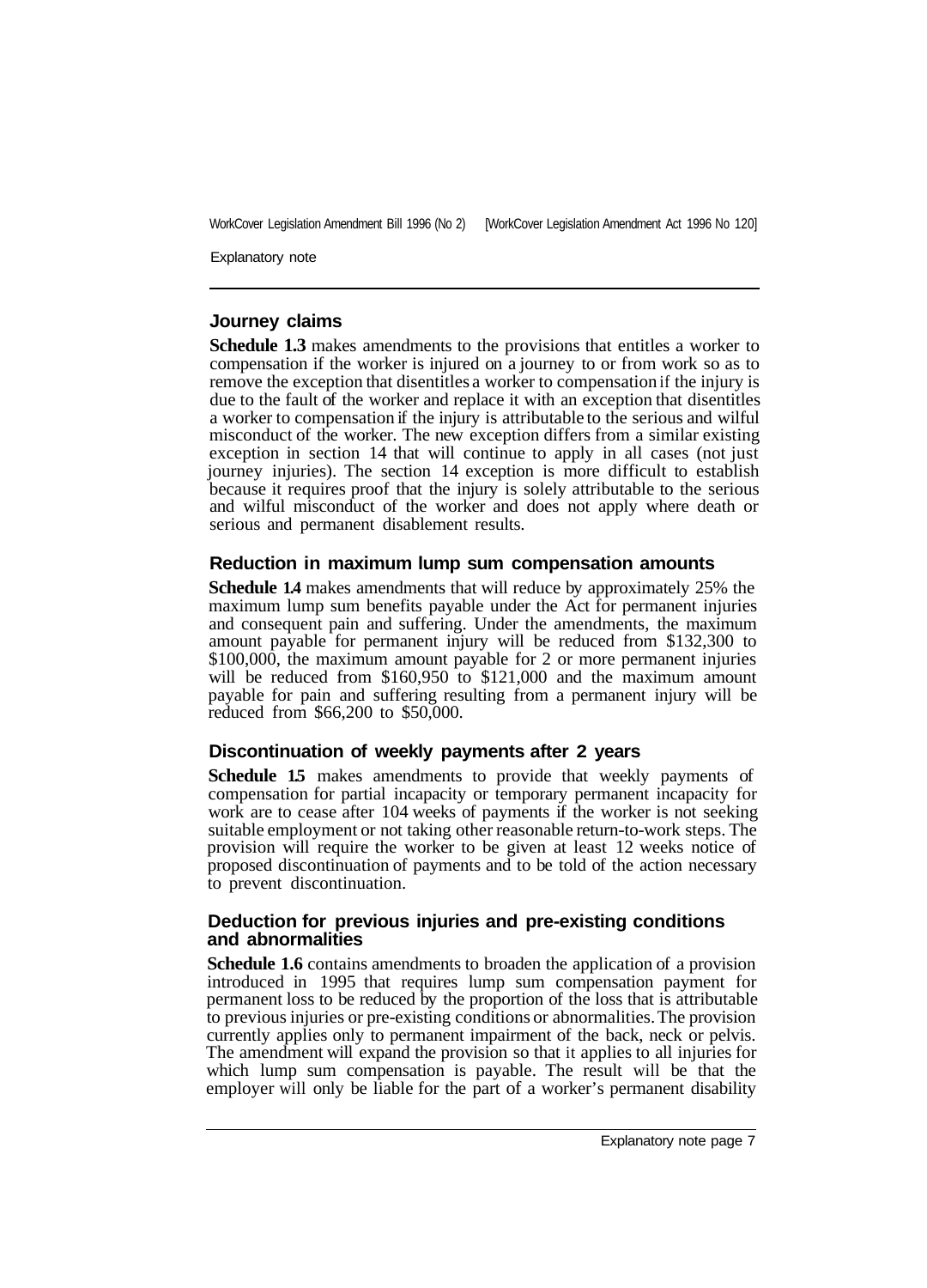#### Explanatory note

actually caused by the work injury. The intention is to minimise possible reluctance by employers to employ or re-employ workers with prior disabilities because of concern about being held liable for the pre-existing condition. To avoid litigation seeking to determine the precise percentage of pre-existing disability the amendments provide that where it is clear that the worker did have some pre-existing disability but there is an absence of medical evidence to ascertain the percentage, 10% of the worker's overall disability (of the bodily part or function affected) may be taken by the insurer assessing the claim or, in case of a dispute, by a conciliator or the Compensation Court as the proportion to be deducted for that purpose. The new provision will also subsume the function of section 71 of the Act, deleted by the amendments, which dealt with occupational diseases such as loss of hearing due to industrial noise and required prior losses suffered by the worker, for which compensation was already paid or payable, to be deducted from any claim for further loss.

#### **Evidentiary value of medical panel reports and certificates**

**Schedule 1.7** contains amendmemts to provide that certificates and reports of medical panels under the Act are prima facie evidence as to a worker's condition in proceedings in the Compensation Court (to the extent that they are not already conclusive evidence under existing provisions) and that further evidence cannot be admitted on the matters of which they are evidence except with the leave of the Court given in the special circumstances of the case. A further amendment is made to enable the Court to order that costs associated with an unsuccessful attempt to admit further evidence about matters on which a medical panel or report is evidence in the proceedings are to be treated as unreasonably incurred if not reasonably justified (with the result that those costs cannot be recovered from another party or by the solicitor for the party on whose behalf they were incurred). A transitional provision is inserted to make it clear that the amendments apply to medical certificates and reports given after the commencement of the amendments whenever the injury occurred, but not to court proceedings pending or already determined.

#### **Claims excess payable by employers**

**Schedule 1.8** makes an amendment that will change the workers compensation claim excess payable by an employer in respect of each weekly compensation claim against the employer from \$500 (as at present) to an amount equal to the first 2 weeks of compensation paid on the claim.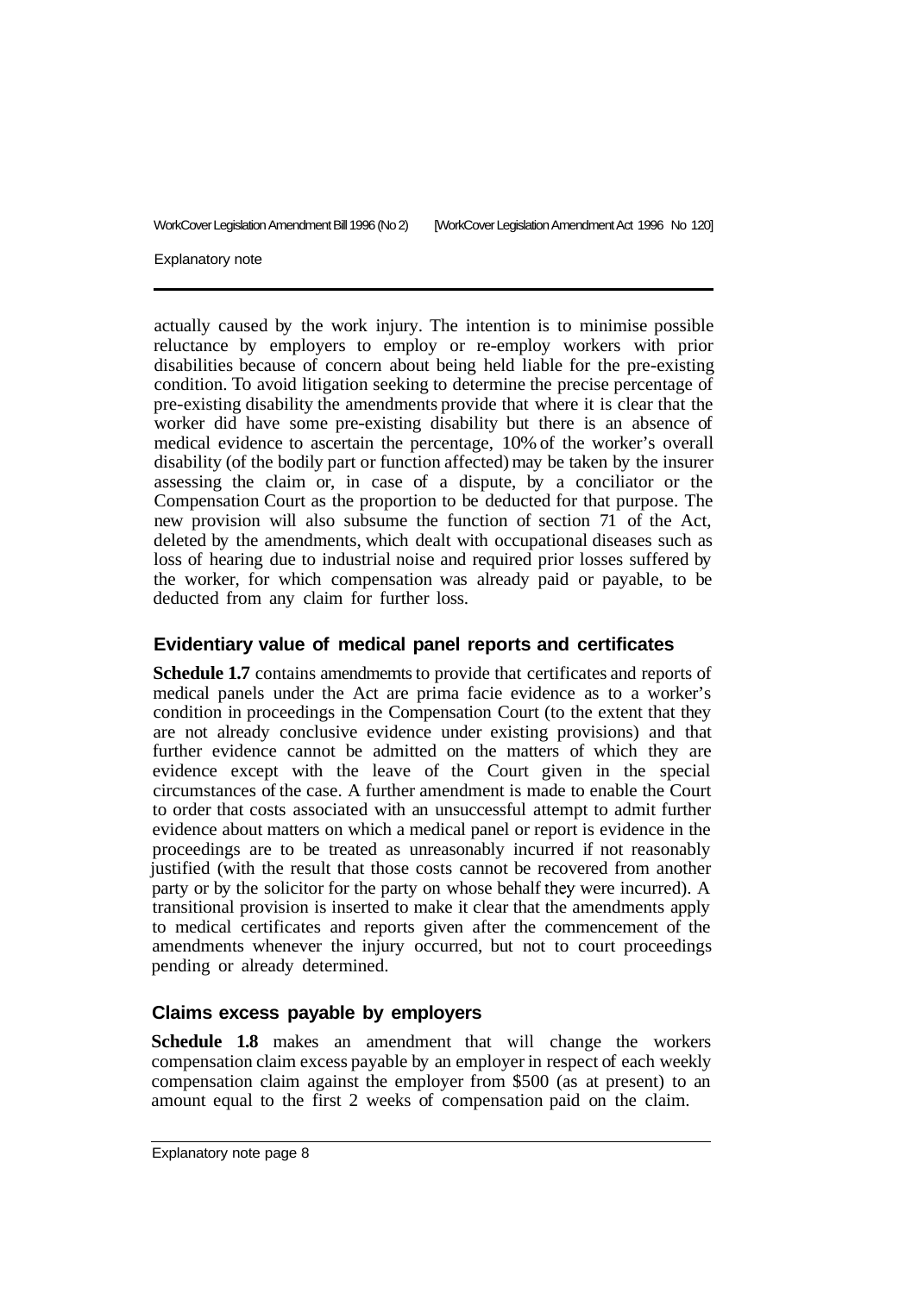Explanatory note

#### **Marketing of legal and agency services**

**Schedule 1.9** inserts a new provision (and makes consequential transitional amendments) to give the Workcover Authority power to prevent a solicitor, solicitor corporation or firm of solicitors from being able to recover fees, costs and charges in workers compensation matters if the solicitor, a member of the firm or a voting shareholder of the solicitor corporation is a director of or has a financial interest in a workers compensation claims agent and the agent or a director or manager of the agent has persistently engaged in certain prohibited conduct (such as touting) with respect to claims. The new provision is an extension of an existing provision that enables Workcover to prevent the agent in such a case from being able to recover its fees, costs and charges.

A regulation-making power is also inserted to enable the making of regulations to control marketing (including advertising) of legal services and claims agent services that are provided in connection with claims for workers compensation.

A minor amendment is made to include a claim for the cost of provision of a hearing aid as one of the claims (a protected claim) to which the Division about prohibited conduct relating to touting for claims applies.

A further minor amendment inserts a provision to make it clear that the Division applies to conduct regarding prospective claims, whether or not a claim is ever actually made.

## **Transfer of WorkCover Authority functions to Public Trustee**

**Schedule 1.10** makes amendments that will transfer to the Public Trustee the functions of the Workcover Authority with respect to the apportionment of compensation payments between dependants of a deceased worker and with respect to the investment and administration of compensation payable on the death of a worker, compensation payable to a person who is mentally ill or under the age of 18, and certain lump sum commutation payments.

## **Rules and regulations with respect to medical evidence**

**Schedule 1.11** makes an amendment that will expand an existing power to make rules of court and regulations with respect to the disclosure of medical .reports to medical referees and medical panels so that the rules or regulations can provide for the exclusion of any report that is not disclosed as required.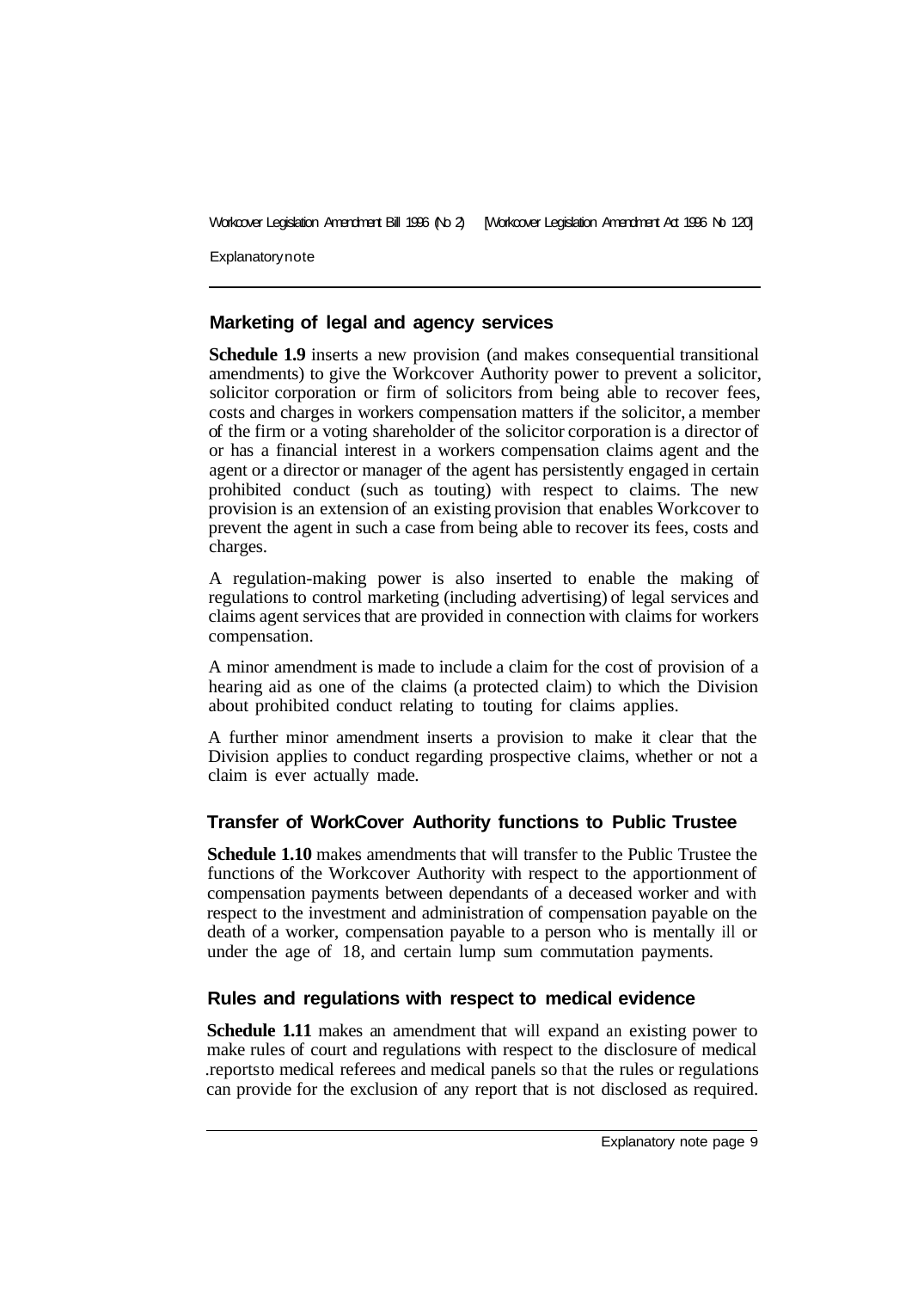Explanatory note

#### **Making a claim for compensation**

**Schedule 1.12** makes amendments to clarify an existing provision by providing that an insurer or self-insurer can accept a claim for compensation made more than 6 months after the injury, accident or death concerned without the need to obtain the approval of the Authority but that the approval of the Authority is required to authorise the acceptance of a claim made more than 3 years after the injury, accident or death. Another amendment makes it clear that the claim form prescribed or approved under the Act can include an authority that authorises a provider of medical, hospital or rehabilitation services to release information relevant to the claim

#### **Workplace based training programs—deemed employment**

**Schedule 1.13** makes an amendment to provide that participants in a Commonwealth funded workplace training program prescribed by the regulations are taken to be workers employed by the person who provides the workplace based training concerned. The regulations can also declare specified payments made under the training program to be the wages, for the purposes of calculating workers compensation insurance premiums, of the participants in the scheme.

## **Penalty increase—requirement to keep register of injuries**

**Schedule 1.14** makes an amendment to increase from 20 penalty units  $(\$2,000)$  to 50 penalty units  $(\$5,000)$  the penalty for a failure by an employer to keep the register of injuries required by section 90 to be kept at factories, workshops, shops, offices, mines and quarries.

## **Misleading conduct by insurers and brokers**

**Schedule 1.15** inserts a new provision that deals with conduct by insurers and insurance brokers whereby insurance packages that are marketed as comprehensive for business do not provide workers Compensation insurance cover and do not contain a warning about this or that workers compensation insurance is compulsory for employers. The new provision makes such conduct an offence and also provides a mechanism whereby culpable insurers and brokers can be joined as co-defendants and made liable in proceedings for recovery against employers based on a failure to have workers compensation insurance when the conduct of the insurer or broker caused or significantly contributed to the failure to insure.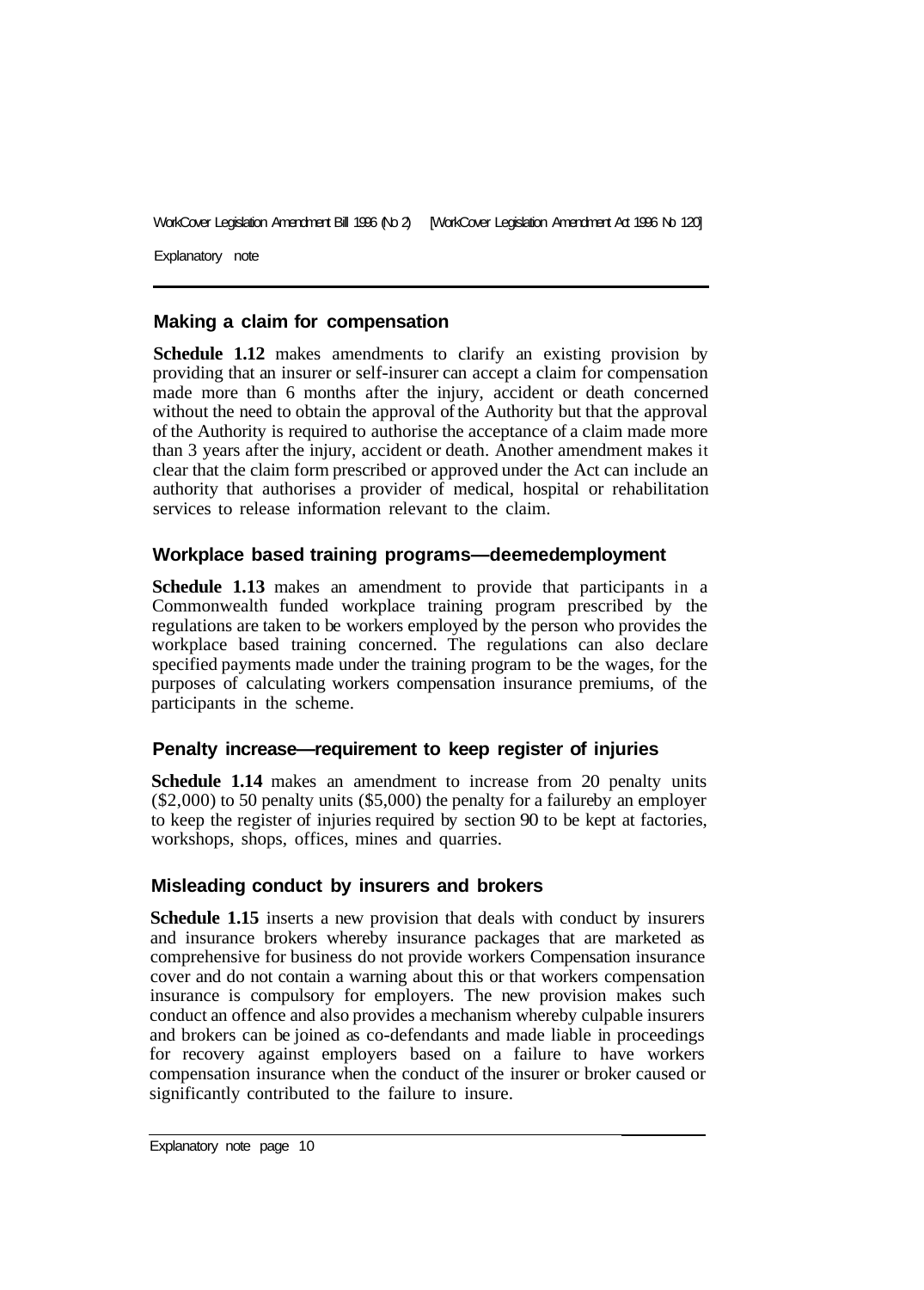Explanatory note

## **Compliance with provisions that restrict commencement of proceedings**

**Schedule 1.16** amends provisions inserted in the Act by the *WorkCover Legislation Amendment Act 1995.* Those provisions prevent certain proceedings being commenced or entertained in the Compensation Court unless certain preconditions have been met (generally that a dispute has arisen and a specified period has elapsed since the dispute arose). The amendments will enable rules of the Compensation Court or regulations to be made that require an application commencing proceedings in the Court of the kind that are subject to the preconditions to be accompanied by evidence (in the form of a certificate or other information required by the rules or regulations) that the preconditions have been met, and preventing the lodgment of an application that is not accompanied by the required evidence.

#### **Rate of interest on common law damages**

**Schedule 1.17** amends the provision that deals with the rate of interest payable on awards of damages in common law workers compensation matters. The amendment removes an obsolete cross-reference to the rate of interest applicable under rules of the Supreme Court and replaces it with a reference to the rate set under the provision of the *Supreme Court Act 1970*  that provides for the payment of interest on Supreme Court judgment debts. The rate for workers compensation common law damages is set at three-quarters of that Supreme Court rate. The amendment brings the provision into line with the equivalent provision of the *Motor Accidents Act 1988.* 

#### **Special provisions for coal miners**

**Schedule 1.18** amends the special transitional provisions that apply to coal miners. Under those provisions, a coal miner who is partially incapacitated but not provided with suitable duties is entitled to benefits at the total incapacity level *(deemed total incapacity)* with no limit as to how long the entitlement can continue (until retirement). In the same circumstances, other workers are entitled to a maximum 104 weeks deemed total incapacity compensation. The rates of total incapacity benefit and deemed total incapacity benefit for coal miners remained however at the lower scale of indexed rate applicable under the former Act. In practice coal miners' accident pay entitlements top up these rates to the higher levels applicable to other workers, but only for the first 78 weeks after injury. The purpose of the amendment is to apply to coal miners the higher rates of total incapacity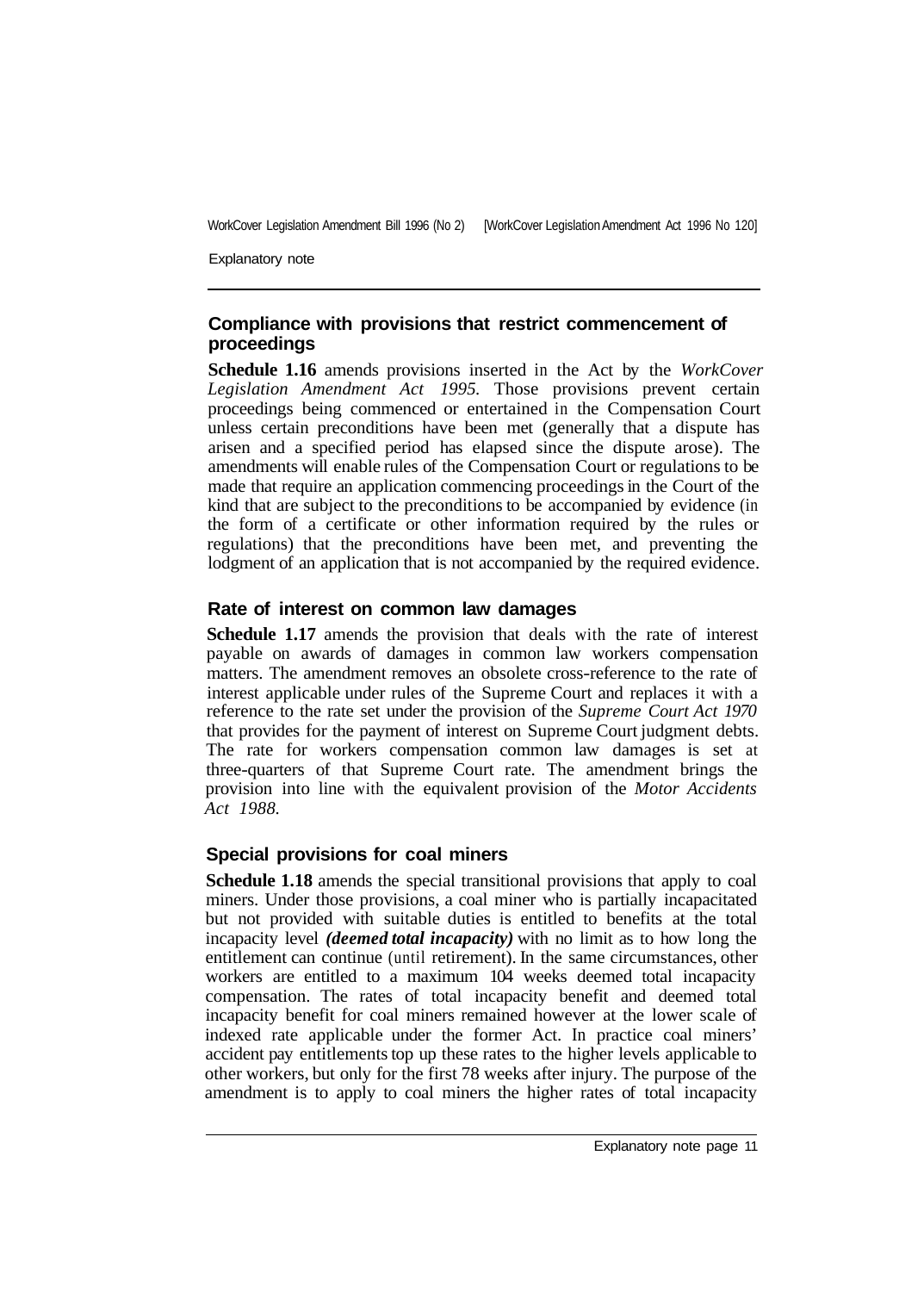Explanatory note

benefit and deemed total incapacity benefits applicable to other workers, but only during the period between 78 weeks after injury (ie the time at which accident pay top-up cuts out) and payment of compensation for 104 weeks (the maximum period of deemed total incapacity entitlement for other workers). The amendment applies only to a period of incapacity that occurs after the amendment commences and results from an injury received after the commencement of the *Workers Compensation Act 1987.* 

The amendments also insert a regulation-making power to enable the regulations to modify or disapply any of the amendments made by this Bill (except the top-up compensation amendments referred to above and the journey claim amendments) in their application to coal miners.

#### **Hearing loss claims**

**Schedule 1.19** makes amendments to sections 69A and 69B to remove the 5% further loss threshold for hearing loss claims, as inserted by the *WorkCover Legislation Amendment Act 1995.* The effect of the 5% further loss threshold is that having passed the initial 6% hearing loss threshold to be entitled to compensation €or hearing loss a worker would be prevented from claiming for further hearing loss except in increments of loss of at least 5%. A transitional provision is inserted to provide that the amendments are taken to have commenced on the commencement of sections 69A and 69B.

#### **Clarifications and miscellaneous amendments**

**Schedule 1.20** makes the following miscellaneous amendments to the Act:

- (a) Amendment [l] enables the making of regulations to require an insurer to give a copy of a notice disputing liability in respect of a claim to the claimant's employer.
- (b) Amendments [2]–[5] make minor clarifying changes to provisions dealing with regulations fixing maximum legal costs.
- (c) Amendment [6] makes it clear that an existing provision that imposes controls on the recovery of solicitor/client costs applies to costs incurred in respect of a prospective claim (whether or not a claim is ever actually made).
- (d) Amendment [7] makes it clear that the regulations relating to return-to-work plans for workers can create offences with respect to failures to comply with return-to-work plans.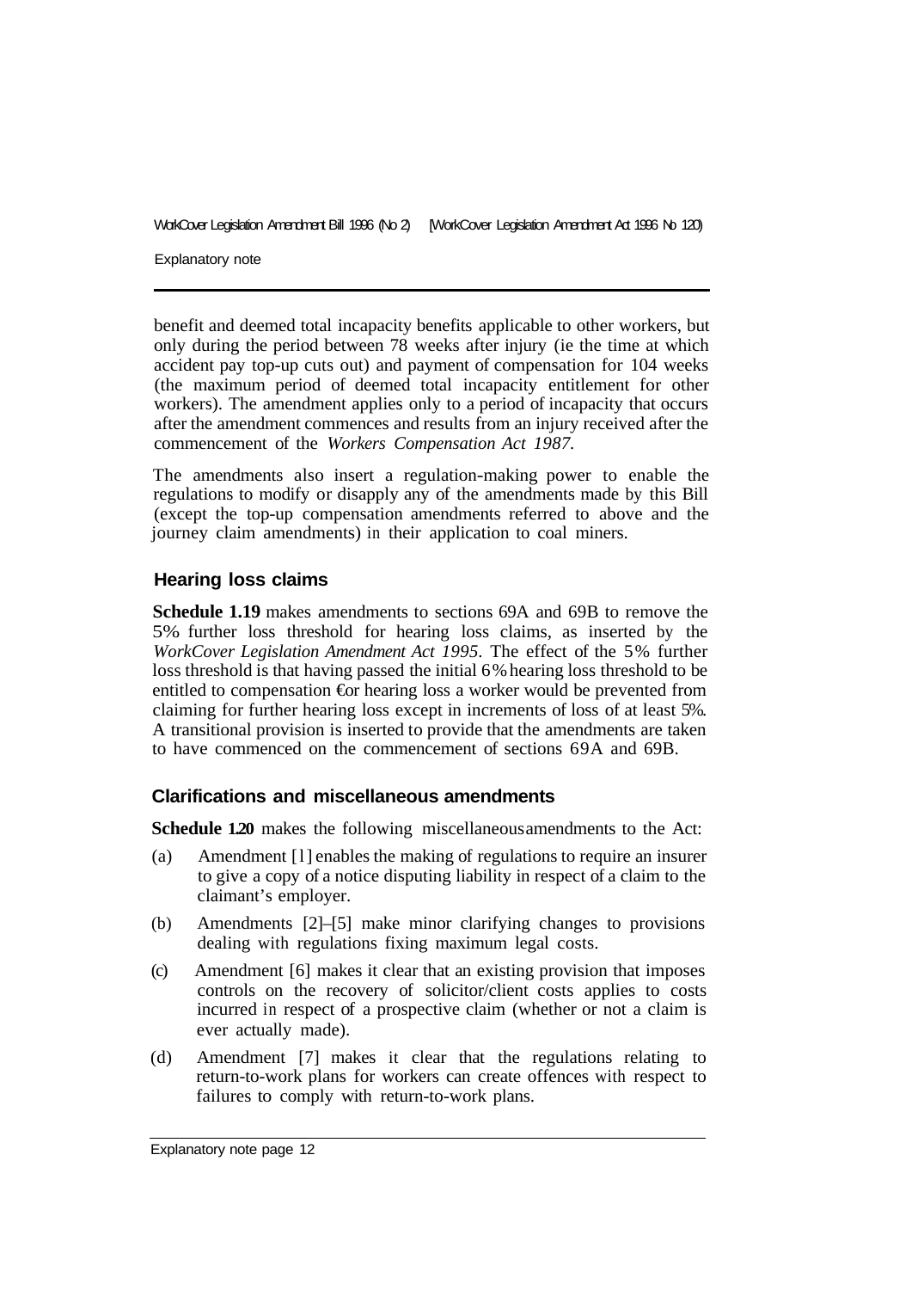Explanatory note

- Amendment [8] makes it clear that an employer who fails to provide  $(e)$ certain information (such as the employer's name and address) at the request of a worker is guilty of an offence whether or not the employer actually refuses to provide the information.
- Amendment [9] amends a transitional provision inserted in 1995 to  $(f)$ make it clear that a reference in the provision to "commencement" is a reference to the commencement of the provision to which the transitional provision applies.
- Amendment [10] deals with provisions inserted by the *WorkCover*   $(g)$ *Legislation Amendment Act 1995* that prevent certain proceedings being commenced or entertained in the Compensation Court unless certain preconditions have been met (generally that a dispute has arisen and a specified period has elapsed since the dispute arose). The amendment inserts a transitional provision that makes it clear that those provisions extend to apply in respect of an injury received before the commencement of the provisions, but do not apply in respect of court proceedings pending or determined as at that commencement.
- $(h)$ Amendment [11] adds the name of this amending Act to the list of Acts in respect of which consequential savings and transitional regulations can be made.

## **Schedule 2 Amendment of other Acts**

**Schedule 2.1** amends the *Compensation Court Act 1984* to require the Chief Judge of the Compensation Court to consult with employer and employee organisations on proposed appointments of medical referees by the Chief Judge. A consequential amendment is made to the *WorkCover Legislation Amendment Act 1995* to delete amendments to the *Compensation Court Act 1984* that provided for the appointment as medical referees of persons nominated by employer and employee organisations.

**Schedule 2.2** amends the *Construction Safety Act 1912* to broaden existing provisions that allow the refusal or suspension of a powderman's certificate of competency on the ground that the holder is the subject of an apprehended violence order, so that such a certificate will be able to be refused or suspended on the ground that the person has a history of violence or threats of violence (including stalking and intimidation). The power to suspend on that ground will only be able to be used when the person has been called upon to show cause why the certificate should not be suspended or cancelled (which carries with it mechanisms for the person to be heard by the Authority and to appeal if dissatisfied with the decision). Further amendments are made to provide that an application for a powderman's certificate can be refused on those grounds also.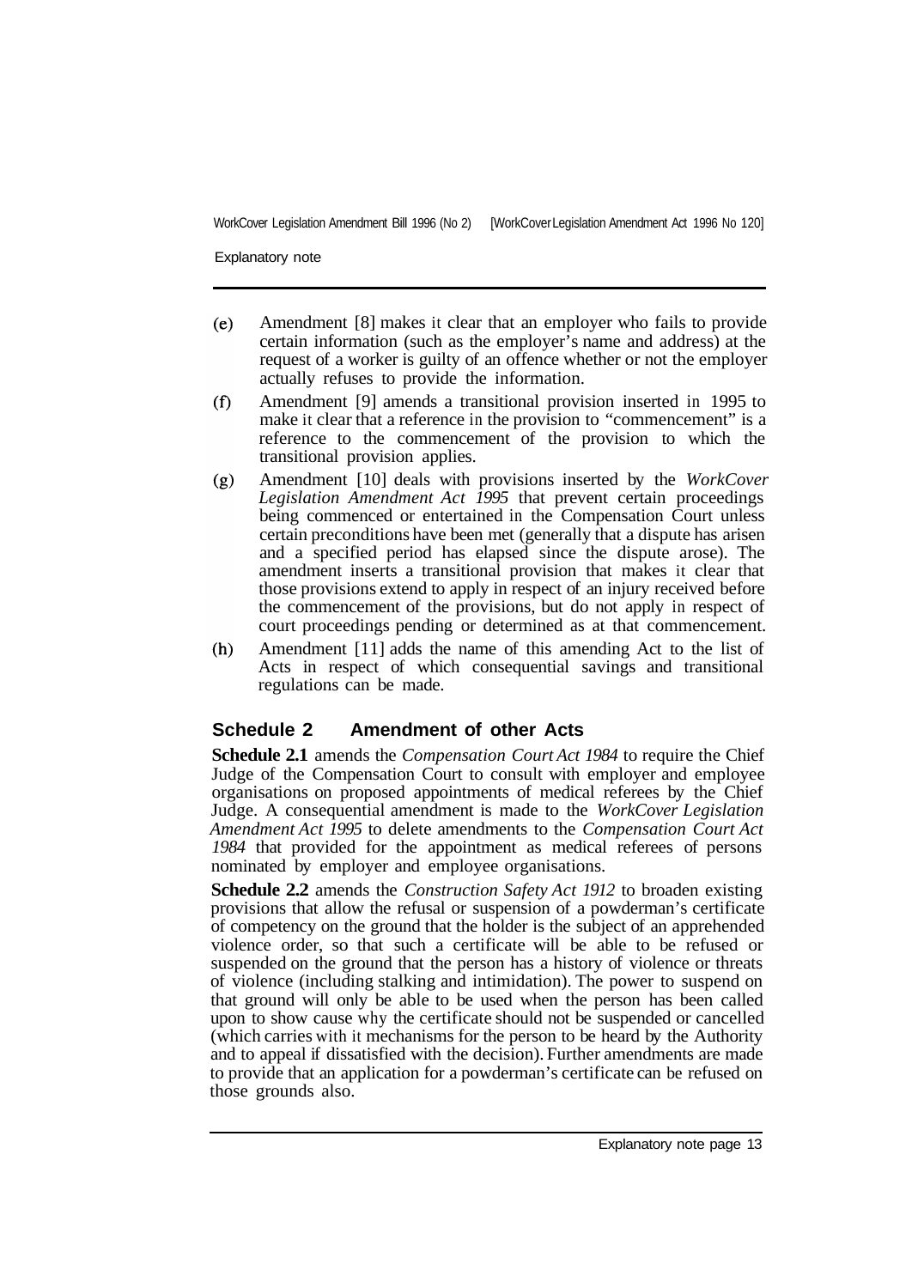Explanatory note

**Schedule 2.3** amends the *Dangerous Goods Act 1975* to insert a new provision that authorises the WorkCover Authority to cancel or refuse to issue certain explosives licences and permits under the Act on the ground that the person cannot be trusted to deal with explosives because the person has a history of violence or threats of violence (including stalking and intimidation). The provision for cancellation requires the person to be given an opportunity to make submissions on the matter and WorkCover is authorised to suspend the licence or permit pending the making of submissions and the determination of the matter. The provision also authorises the refusal or suspension of an explosives licence or permit while a person is the subject of an apprehended violence order. The provision parallels an existing provision in the *Construction Safety Act 1912* that confers similar powers of suspension and cancellation in respect of powdermen's certificates of competency (which is also being amended by this Bill to allow suspension and cancellation on the grounds of a person's history of violence or threats of violence).

**Schedule 2.4** amends the *Industrial Relations Act 1996* to provide a right of appeal to a Full Bench of the Industrial Relations Commission against a decision by a judicial member of that Commission or an Industrial or other Magistrate to acquit a person for an alleged offence against the *Occupational Health and Safety Act 1983* or certain associated occupational health and safety legislation. Any such appeal:

- (a) may be made by the Attorney General, Minister for Industrial Relations, DPP or the prosecutor, and
- (b) must be made within 21 days after the date of the decision appealed against or, with the leave of the Full Bench, within 3 months of that decision, and
- (c) is not to be by way of a new hearing, and
- (d) may be made if proceedings for the offence were originally instituted by an inspector under that legislation or with the consent of the Minister or other authorised officer (but may not be made if the proceedings were instituted by the secretary of an industrial organisation without any such consent).

The amendment overcomes the decision of the Court of Criminal Appeal in *1991.* The decision in that case applies to appeals under the *Industrial Relations Act 1996. CI &D Manufacturing Pty Ltd & Ors v The Registrar Industrial Court of New South Wales & Ors* given on 16 August 1996, which held that the common law rule against double jeopardy was not abrogated by rights of appeal. expressed in general terms, under the now repealed Industrial Relations Act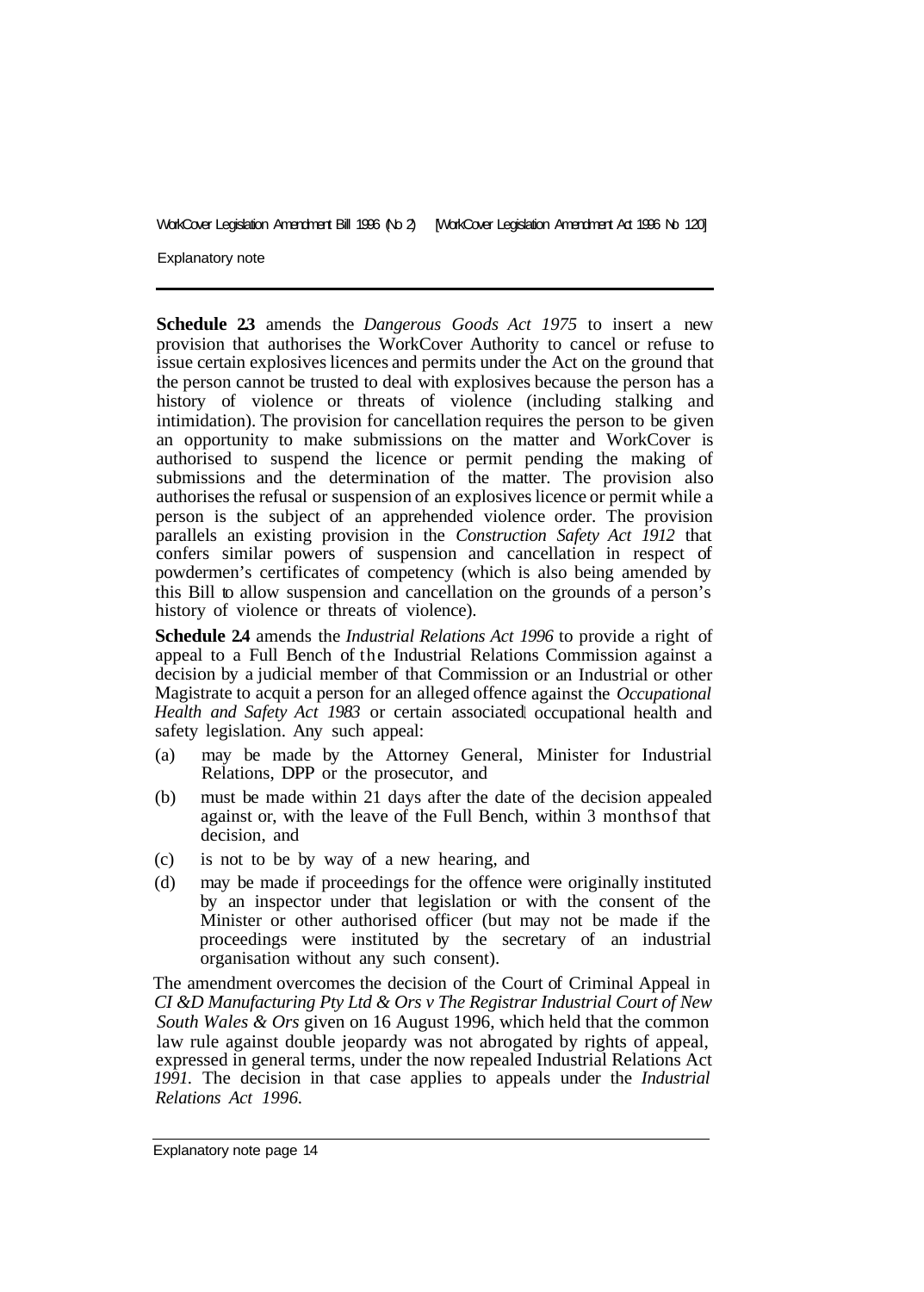Explanatory note

**Schedule 2.5** amends the *Occupational Health and Safety Act 1983* as follows:

- $(a)$ Amendment [l] changes a provision that prohibits plant and areas of premises involved in dangerous occurrences from being used, moved, interfered with or disturbed. The prohibition currently applies until midnight on the following working day. The amendment changes this to midnight on the next day (whether or not the next day is a working day).
- $(b)$ Amendments [2]–[4] insert special provisions that will authorise occupational health and safety inspectors to require a person who is believed to have information, documents or evidence about a possible contravention of the relevant legislation to give the information, documents or evidence to the inspector. The provisions contain protections against self incrimination.
- Amendments [5] and [6] change the provision that provides for an  $(c)$ automatic stay of a prohibition notice (a notice prohibiting certain workplace activities that carry an immediate risk to health or safety) when a review of the notice is applied for. The amendment removes the automatic stay and replaces it with a right to apply to a Local Court constituted by an Industrial Magistrate for an order staying the prohibition notice. A court ordered stay cannot extend past the time when notice of the result of the review of the prohibition notice is given to the applicant by the WorkCover Authority.

**Schedule 2.6** amends the *WorkCover Legislation Amendment Act 1995* as follows:

- Amendment [l] repeals an uncommenced amendment to the *Workers*   $(a)$ *Compensation Act 1987* that would operate to impose a 3 year limit on weekly payments of compensation under that Act for psychological (stress) injuries.
- $(b)$ Amendment [2] repeals uncommenced amendments to the *Workers Compensation Act 1987* that would operate to entitle a party to a dispute to be represented by a barrister or solicitor at a conciliation conference.
- Amendments [3] and [4] repeal uncommenced amendments to the  $(c)$ *Compensation Court Act 1984* that provided for the nomination of medical practitioners by employer and employee organisations and the Department of Health for appointment as medical referees, and equal representation on medical panels by employer and employee nominees. A further amendment is made to the Act in this Schedule to require the Chief Judge of the Compensation Court to consult with employer and employee organisations on proposed appointments of medical referees.